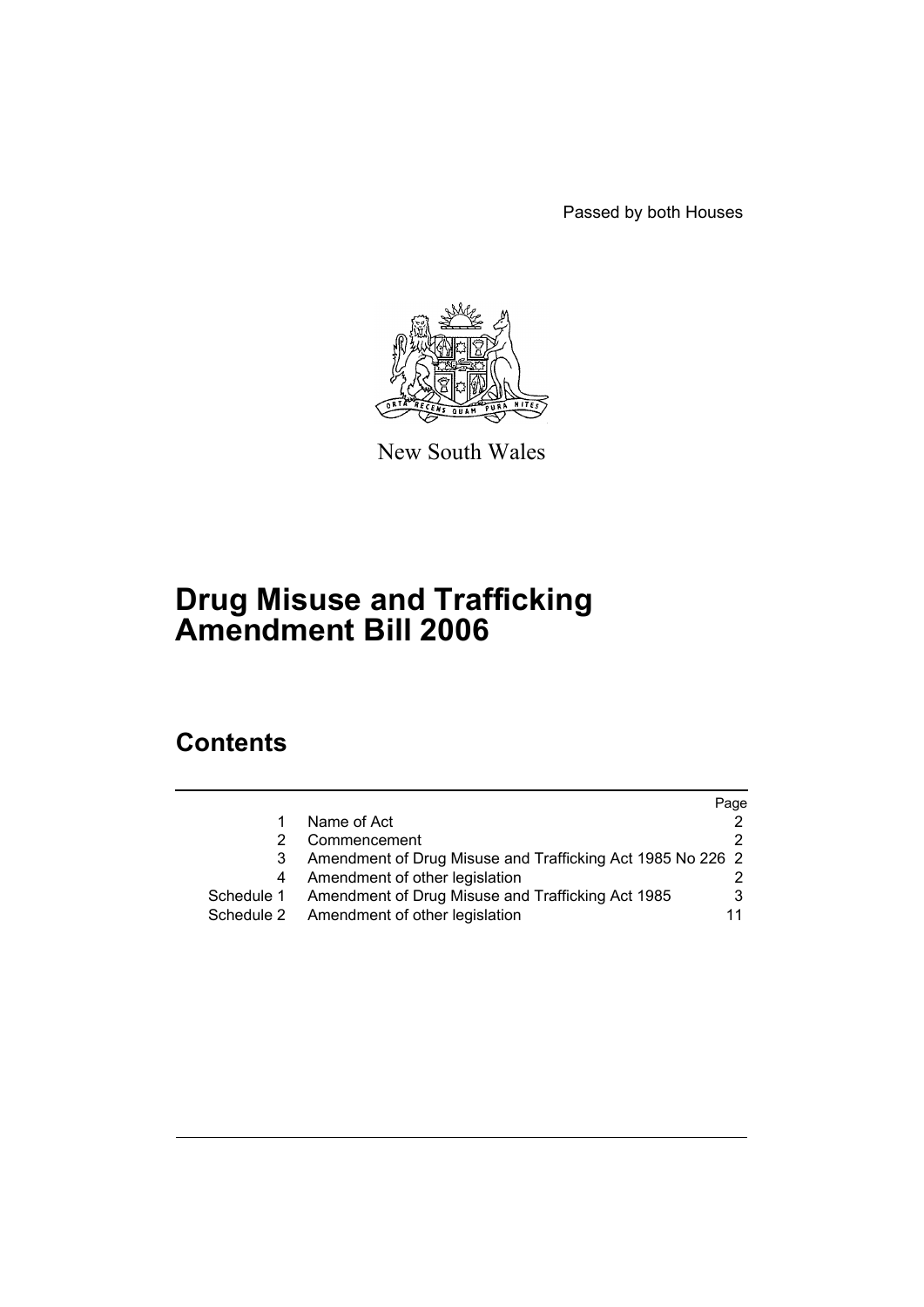*I certify that this PUBLIC BILL, which originated in the LEGISLATIVE ASSEMBLY, has finally passed the LEGISLATIVE COUNCIL and the LEGISLATIVE ASSEMBLY of NEW SOUTH WALES.*

> *Clerk of the Legislative Assembly. Legislative Assembly, Sydney, , 2006*



New South Wales

# **Drug Misuse and Trafficking Amendment Bill 2006**

Act No , 2006

An Act to amend the *Drug Misuse and Trafficking Act 1985* to make further provision in relation to the prohibition of the manufacture, supply, possession and use of certain drugs; and for other purposes.

*I have examined this Bill, and find it to correspond in all respects with the Bill as finally passed by both Houses.*

*Chairman of Committees of the Legislative Assembly.*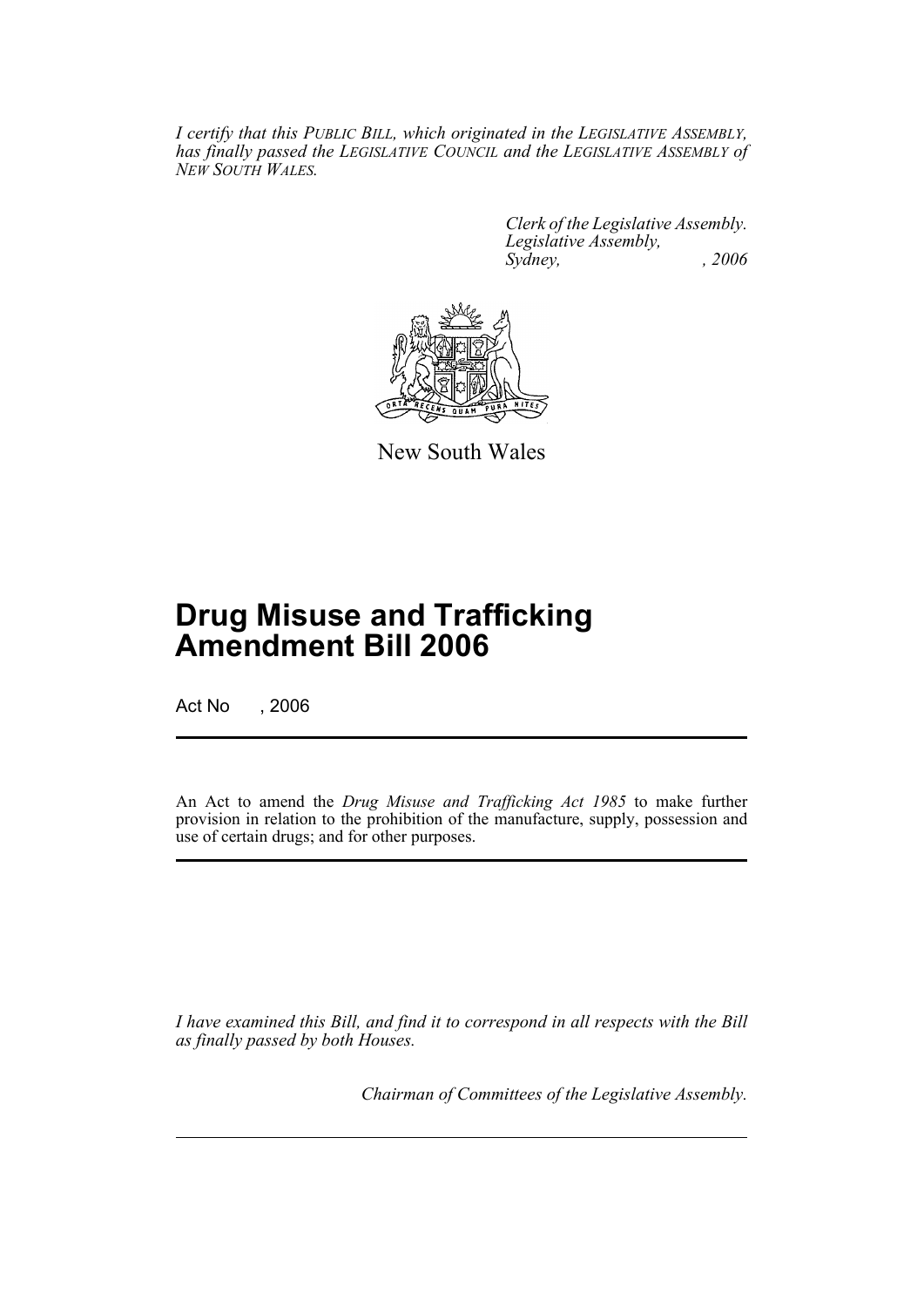# <span id="page-2-0"></span>**The Legislature of New South Wales enacts:**

# **1 Name of Act**

This Act is the *Drug Misuse and Trafficking Amendment Act 2006*.

# <span id="page-2-1"></span>**2 Commencement**

This Act commences on a day or days to be appointed by proclamation.

# <span id="page-2-2"></span>**3 Amendment of Drug Misuse and Trafficking Act 1985 No 226**

The *Drug Misuse and Trafficking Act 1985* is amended as set out in Schedule<sup>1</sup>.

# <span id="page-2-3"></span>**4 Amendment of other legislation**

The *Young Offenders Act 1997* and the *Young Offenders Regulation 2004* are amended as set out in Schedule 2.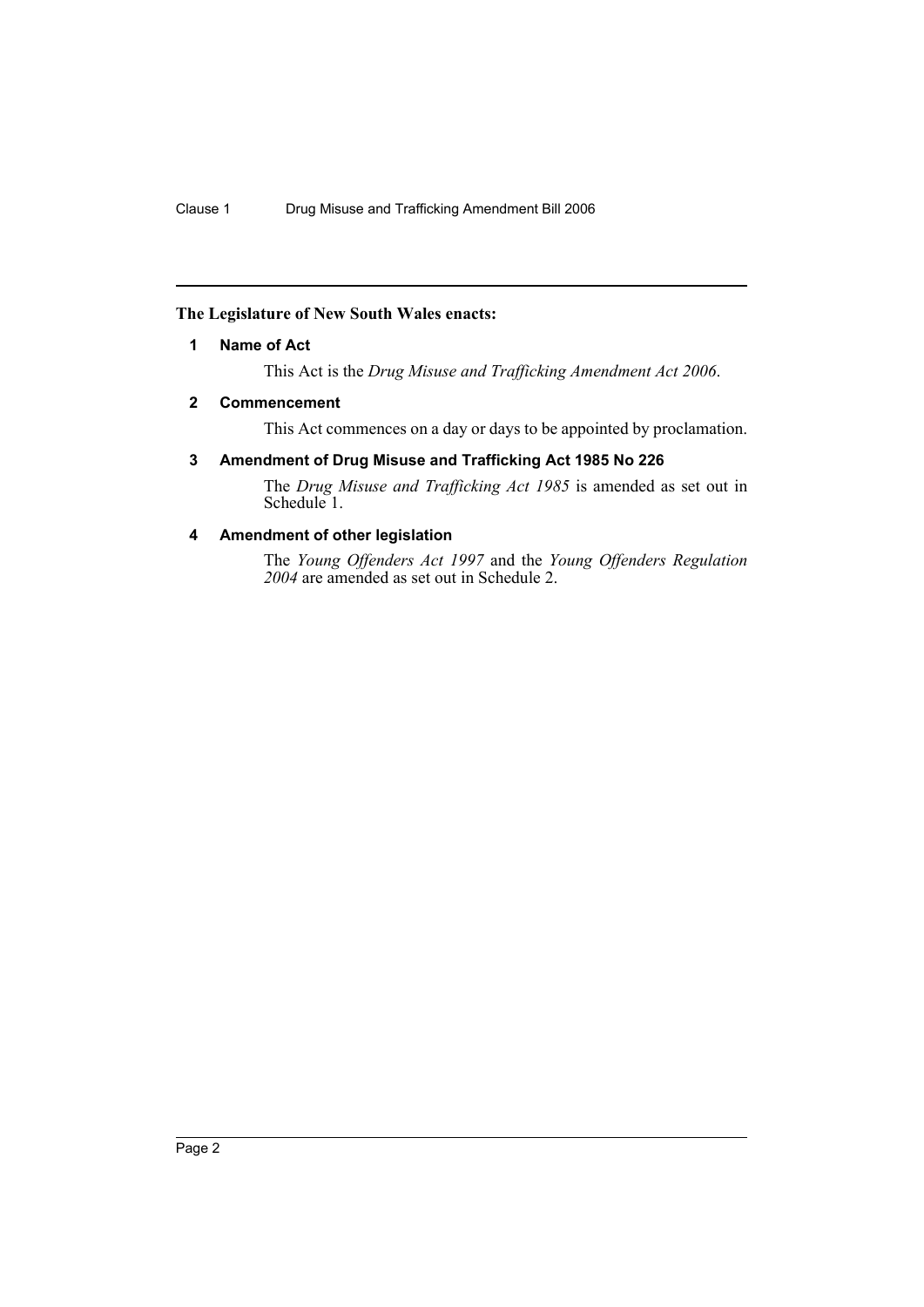Amendment of Drug Misuse and Trafficking Act 1985 Schedule 1

# <span id="page-3-0"></span>**Schedule 1 Amendment of Drug Misuse and Trafficking Act 1985**

(Section 3)

# **[1] Section 11A Sale, supply and display of waterpipes and ice pipes**

Insert in alphabetical order in section 11A (1):

*ice pipe* means:

- (a) a device capable of being used for the administration of a prohibited drug by means of the smoking or inhaling of the smoke or fumes resulting from the heating or burning of the drug in a crystal or powder form, or
- (b) a device that is apparently intended to be such a device but that is not capable of being so used because it needs an adjustment, modification or addition,

and includes a device known as an ice pipe or a crack pipe, but does not include a device of a class or description prescribed by the regulations as not being an ice pipe for the purposes of this section.

## **[2] Section 11A (2) (a) and (b) and (3)**

Insert "or an ice pipe" after "waterpipe" wherever occurring.

#### **[3] Section 11A (4)**

Insert "or ice pipe" after "waterpipe".

#### **[4] Section 22 Indictable prosecution**

Omit section 22 (1). Insert instead:

(1) Subject to the provisions of this Division and the *Criminal Procedure Act 1986*, an offence under this Division is to be prosecuted on indictment.

#### **[5] Section 24 Manufacture and production of prohibited drugs**

Insert after section 24 (1):

- (1A) A person who:
	- (a) manufactures or produces, or who knowingly takes part in the manufacture or production of, a prohibited drug, and
	- (b) exposes a child to that manufacturing or production process, or to substances being stored for use in that manufacturing or production process,

is guilty of an offence.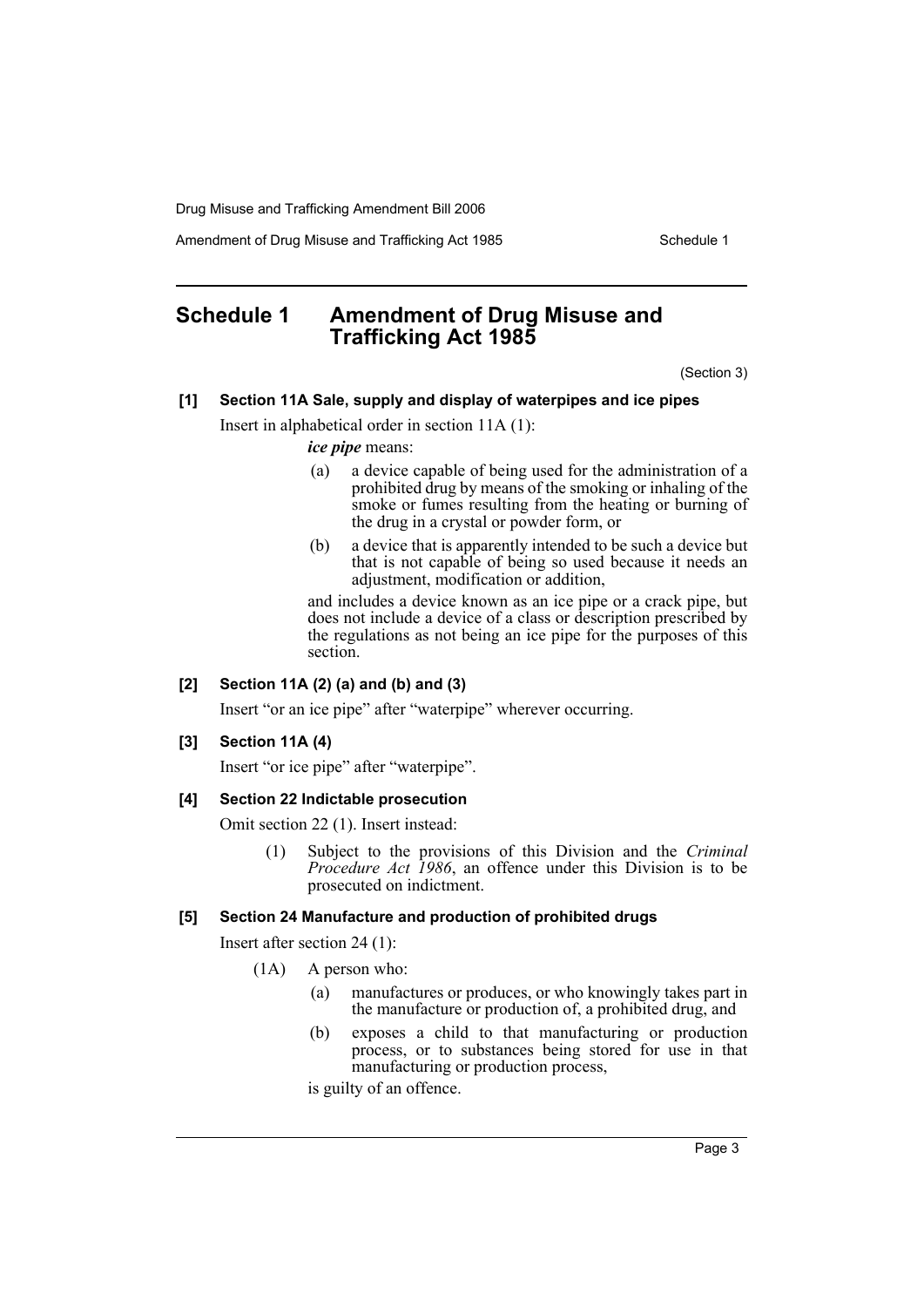Schedule 1 Amendment of Drug Misuse and Trafficking Act 1985

# **[6] Section 24 (2A)**

Insert after section 24 (2):

- (2A) A person who:
	- (a) manufactures or produces, or who knowingly takes part in the manufacture or production of, an amount of a prohibited drug which is not less than the commercial quantity applicable to the prohibited drug, and
	- (b) exposes a child to that manufacturing or production process, or to substances being stored for use in that manufacturing or production process,

is guilty of an offence.

# **[7] Section 24 (3)–(3B)**

Omit section 24 (3). Insert instead:

- (3) If, on the trial of a person for an offence under subsection (2) or (2A), the jury are not satisfied that the amount of prohibited drug involved is equal to or more than the commercial quantity applicable to the prohibited drug, the jury may acquit the person of the offence charged and find the person guilty of an offence under subsection  $(1)$  or  $(1)$ , respectively, and the person is liable to punishment accordingly.
- (3A) It is a defence to a prosecution for an offence under subsection (1A) or (2A) if the defendant establishes that the exposure of the child to the prohibited drug manufacturing or production process, or to substances being stored for use in that manufacturing or production process, did not endanger the health or safety of the child.
- (3B) If, on the trial of a person for an offence under subsection (1A) or (2A), the jury:
	- (a) is not satisfied that a child was exposed to a prohibited drug manufacturing or production process, or to substances being stored for use in such a manufacturing or production process, or
	- (b) is satisfied that the defence referred to in subsection (3A) has been made out,

the jury may acquit the person of the offence charged and find the person guilty of an offence under subsection (1) or (2), respectively, and the person is liable to punishment accordingly.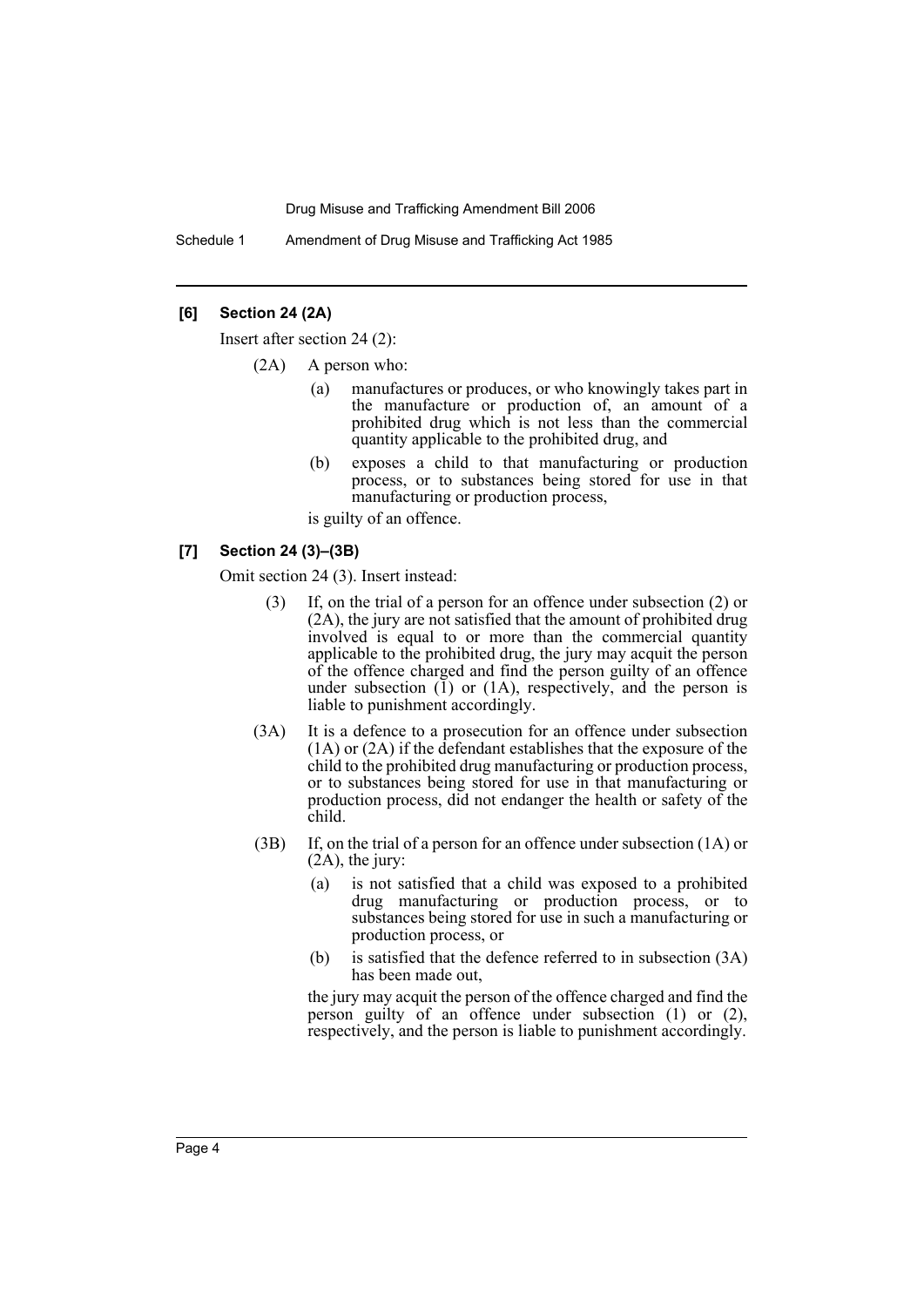## **[8] Section 24 (5)**

Insert after section 24 (4):

- (5) In this section, *child* means a person who is under the age of 16 years.
- **[9] Section 24A Possession of precursors for manufacture or production of prohibited drugs**

Omit "cash sale" from section 24A (2A). Insert instead "sale and storage".

# **[10] Section 25 Supply of prohibited drugs**

Insert after section 25 (2B):

- (2C) A person of or above the age of 18 years who procures a person under the age of 16 years to supply, or take part in the supply of, a prohibited drug (other than cannabis leaf) to another person is guilty of an offence.
- (2D) A person of or above the age of 18 years who procures a person under the age of 16 years to supply, or take part in the supply of, an amount of a prohibited drug (other than cannabis leaf) which is not less than the commercial quantity applicable to the prohibited drug is guilty of an offence.
- (2E) It is a defence to a prosecution for an offence under subsection (2C) or (2D) if the defendant establishes that the defendant had, at the time the offence is alleged to have been committed, reasonable cause to believe, and did in fact believe, that the person who was procured to supply, or take part in the supply of, the prohibited drug was of or above the age of 16 years.

# **[11] Section 25 (3)**

Insert "or (2D)" after "subsection (2)".

**[12] Section 25 (3)**

Insert "or (2C), respectively" after "subsection (1)".

**[13] Sections 30 (1) (b) and (e) and 31 (1) (b) and (e)**

Insert "or (1A)" after "24 (1)" wherever occurring.

**[14] Sections 30 (1) (c) and (e) and 31 (1) (c) and (e)**

Omit "25 (1) or (1A)" wherever occurring. Insert instead "25 (1), (1A) or (2C)".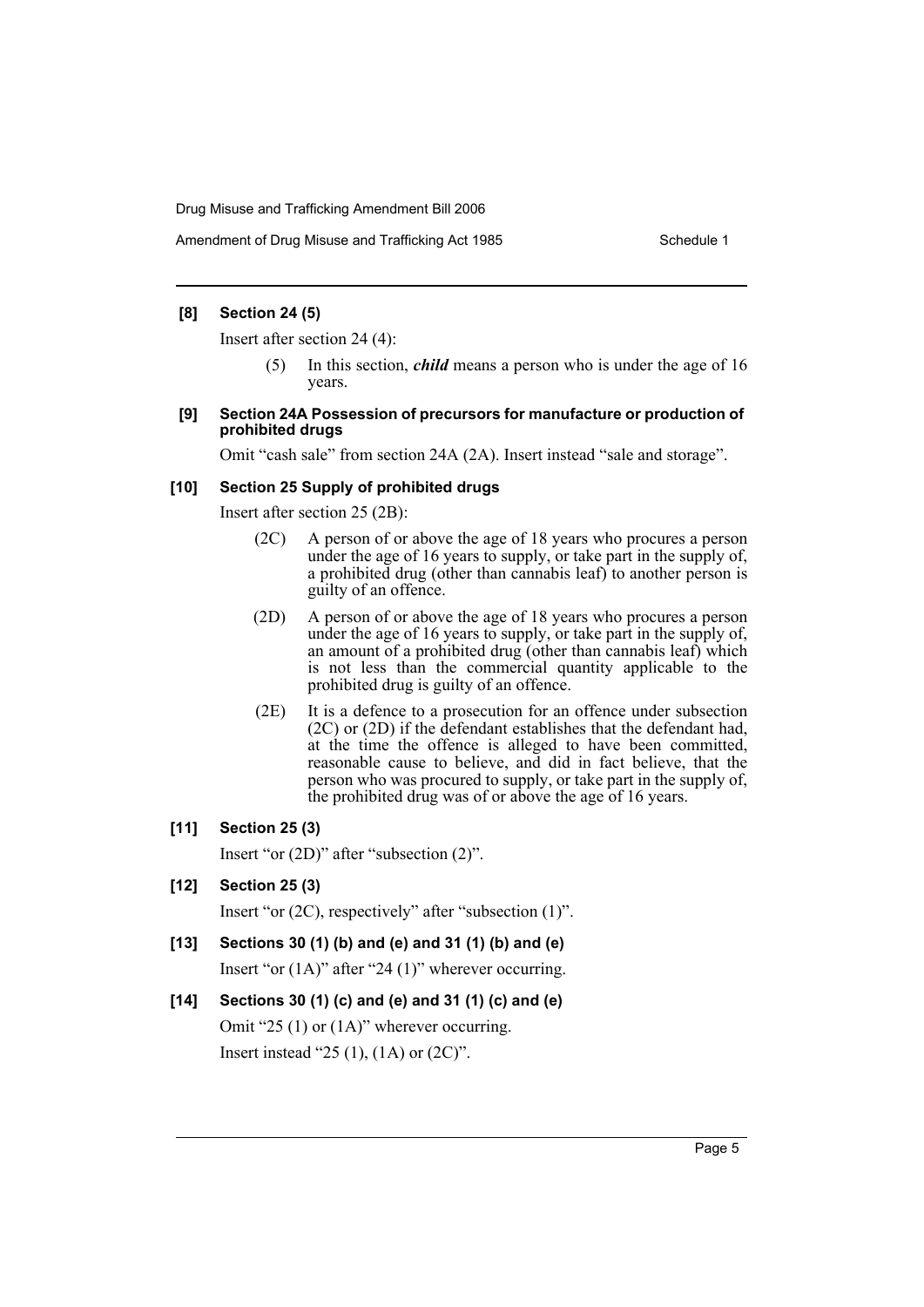Schedule 1 Amendment of Drug Misuse and Trafficking Act 1985

#### **[15] Section 33AC**

Insert after section 33AB:

#### **33AC Penalties for offences involving manufacture or production in presence of children or procuring children to supply prohibited drugs**

- (1) This section applies to the following offences:
	- (a) an offence under section 24 (1A) or  $(2A)$  or  $25 (2C)$  or (2D),
	- (b) an offence under section 26 of conspiring to commit an offence referred to in paragraph (a),
	- (c) an offence under section 27 of aiding, abetting, counselling, procuring, soliciting or inciting the commission of an offence referred to in paragraph (a),
	- (d) an offence under section 28 of conspiring to commit, or of aiding, abetting, counselling, procuring, soliciting or inciting the commission of, an offence under a law in force outside New South Wales which corresponds to section 24 (1A) or (2A) or 25 (2C) or (2D).
- (2) The penalty for an offence under section 24 (1A) or 25 (2C), or an offence referred to in subsection  $(1)$   $(b)$ – $(d)$  that relates to an offence under section 24 (1A) or 25 (2C), is a fine of  $2,400$ penalty units or imprisonment for 18 years, or both.
- (3) The penalty for an offence under section 24 (2A) or 25 (2D), or an offence referred to in subsection  $(1)$   $(b)$ – $(d)$  that relates to an offence under section 24 (2A) or  $25$  (2D), is a fine of 4,200 penalty units or imprisonment for 25 years, or both.
- (4) Despite subsection (3), if the court is satisfied that an offence referred to in that subsection involved not less than the large commercial quantity of the prohibited drug concerned, the penalty for the offence is a fine of 6,000 penalty units or imprisonment for life, or both.
- (5) In this section:

*large commercial quantity*, in relation to a prohibited drug, means the number or amount, if any, specified opposite the drug in Column 5 of Schedule 1.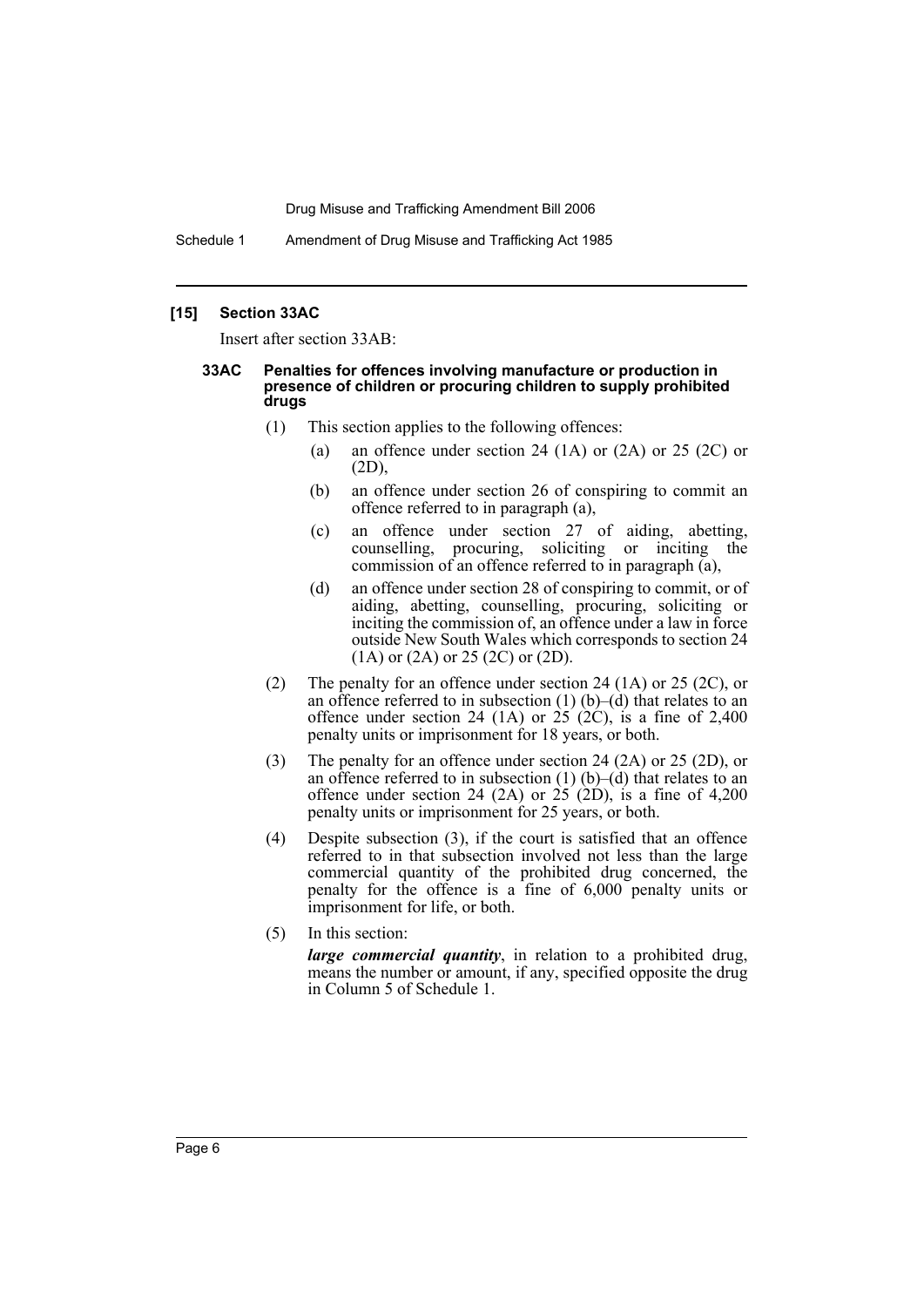Amendment of Drug Misuse and Trafficking Act 1985 Schedule 1

## **[16] Section 35A**

Insert after section 35:

#### **35A Defence in relation to certain substances used in industry**

- (1) Despite any other provision in this Act, it is not an offence against this Act for:
	- (a) a person to manufacture, produce, possess or supply an industrial product for the purpose of the manufacture or distribution of an industrial product or final stage industrial product, or
	- (b) a person to manufacture, produce, possess or supply a final stage industrial product, or
	- (c) a person to possess or supply a Schedule 2 substance for the purpose of its disposal as waste or its destruction.
- (2) In this section:

*distribution* means any process or operation necessary for distributing a substance or product to a manufacturer or other distributor.

#### *final stage industrial product* means:

- (a) an article or substance that does not contain any Schedule 2 substance or any other prohibited drug, or
- (b) an industrial product:
	- (i) from which a Schedule 2 substance cannot be readily extracted or readily synthesized, or
	- (ii) contains less than the concentration of Schedule 2 substance prescribed by the regulations,
	- and that does not contain any other prohibited drug.

*industrial product* means an article or substance:

- (a) that is not for human consumption, and
- (b) that is or contains a Schedule 2 substance.

*manufacture* means any process or operation necessary for manufacturing a substance or product.

*Schedule 2 substance* means any substance listed in Schedule 2.

(3) In this section, a reference to the manufacture, production, possession or supply of a substance or product includes taking part in the manufacture, production, possession or supply of the substance or product.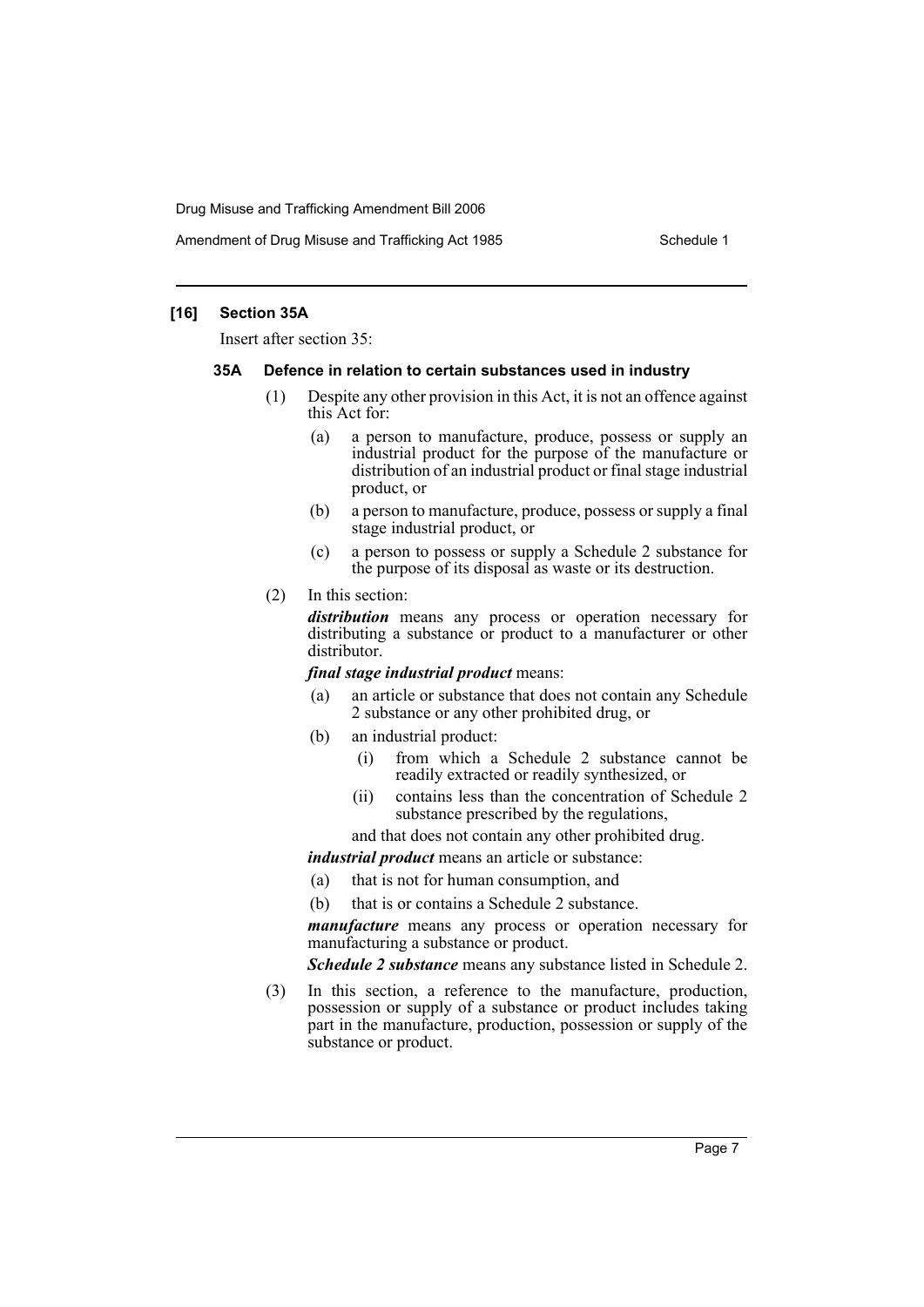Schedule 1 Amendment of Drug Misuse and Trafficking Act 1985

#### **[17] Section 39A**

Omit the section. Insert instead:

#### **39A Meaning of "minimum amount"**

In this Division, *minimum amount*, in relation to a prohibited drug, means the traffickable quantity of the prohibited drug.

#### **[18] Part 3A, Division 2B**

Insert after Division 2A of Part 3A:

# **Division 2B Order for disposal of substances when no likely prosecution**

#### **39PB Order for disposal of substances by certain senior police officers when no likely prosecution**

- (1) A police officer of or above the rank of Superintendent may order that a prohibited drug, or a substance that the officer reasonably suspects is a prohibited drug, seized by a member of NSW Police be destroyed if:
	- (a) the amount of the prohibited drug (or of the prohibited drug that the officer reasonably suspects the substance to be) is less than the traffickable quantity of the drug, and
	- (b) no person has been charged with an offence with respect to the prohibited drug or substance and the officer is of the opinion that no person is likely to be charged.
- (2) Before any prohibited drug or substance is destroyed in accordance with such an order:
	- (a) evidence of the substance or article is to be recorded, whether by photographing or otherwise, and
	- (b) if the police officer concerned determines that it is appropriate, two samples of the drug or substance are to be taken and retained, each of a sufficient quantity to allow its analysis.
- (3) Subject to subsection (2), any prohibited drug or substance (whether seized before or after the commencement of this section) may be destroyed in accordance with an order under this section.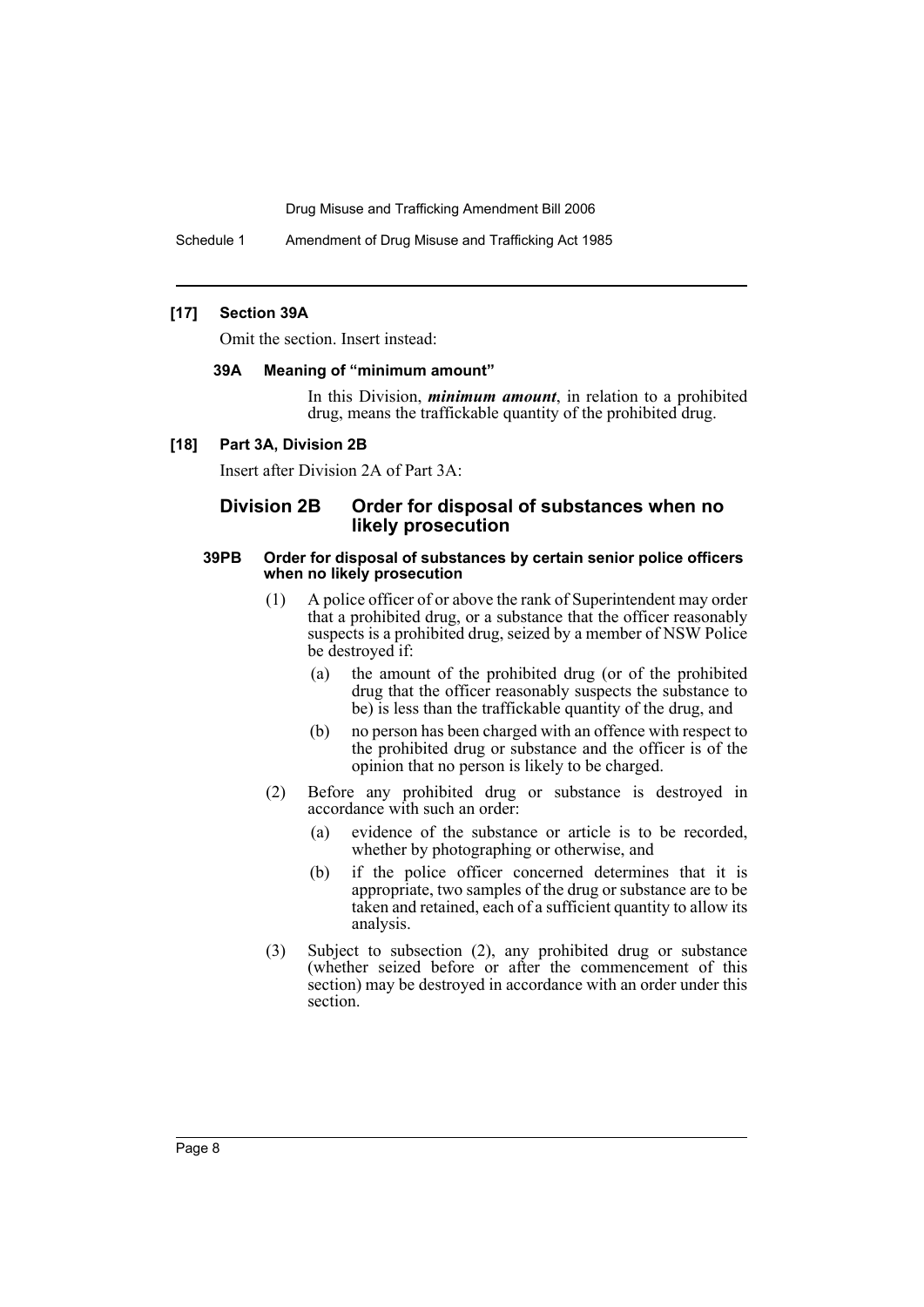#### **[19] Section 39RA Use of prohibited plants and prohibited drugs in controlled operations and integrity testing programs**

Omit section 39RA (5). Insert instead:

- (5) Despite any other Act or law to the contrary, the functions of the Commissioner of Police under this section may not be delegated except to:
	- (a) a Deputy Commissioner of Police, or
	- (b) a person holding a NSW Police Senior Executive Service position to whom the function under section 6 (1) of the *Law Enforcement (Controlled Operations) Act 1997* of authorising the conduct of a controlled operation has been delegated in accordance with that Act.

#### **[20] Section 40A Proof of certain matters**

Omit "24 (4) or 25 (4)" from section 40A (2).

Insert instead "24 (4), 25 (4) or 35A".

#### **[21] Section 43 Certificate evidence**

Insert at the end of paragraph (b) of the definition of *analyst* in section 43 (6):

#### , and

- (c) a person who:
	- (i) is an analyst (however described) under a law of another State or Territory that corresponds to this Act, and
	- (ii) is, or belongs to a class, prescribed by the regulations for the purposes of this definition.

## **[22] Section 44A**

Insert after section 44:

#### **44A Amendment of Schedule 2**

The Governor may, from time to time, by regulation amend Schedule 2:

- (a) by adding the name or description of or relating to a substance, or
- (b) by amending a name or description of or relating to a substance for the purpose of more accurately describing the substance.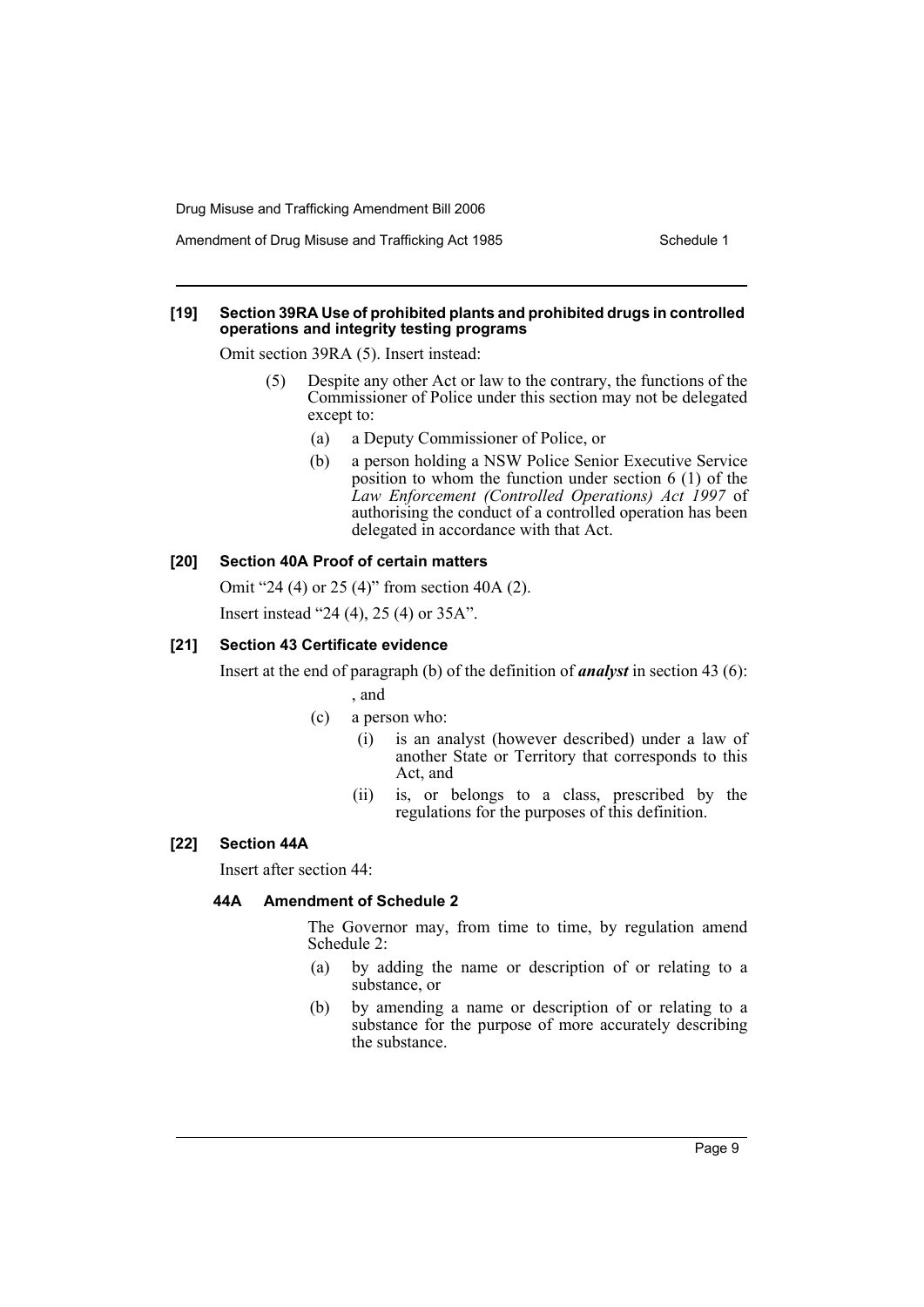Schedule 1 Amendment of Drug Misuse and Trafficking Act 1985

## **[23] Section 45 Regulations**

Omit section 45 (3). Insert instead:

- (3) A regulation may create an offence punishable by a penalty, including a distinct penalty in the case of a second or subsequent offence, not exceeding:
	- (a) 150 penalty units in the case of a corporation, or
	- (b) 50 penalty units in the case of an individual.

# **[24] Schedule 1**

Insert in appropriate order:

| 1,4-Butanediol                               | 30.0g | $10.0g$ 50.0g 1.0kg 4.0kg — |  |                 |  |
|----------------------------------------------|-------|-----------------------------|--|-----------------|--|
| Gamma butyrolactone                          | 30.0g | $10.0g$ 50.0g 1.0kg 4.0kg — |  |                 |  |
| Methadone in oral liquid form 600ml 200ml 1L |       |                             |  | $100L$ 400L $-$ |  |

# **[25] Schedule 1**

Omit ", except 4-Hydroxy-butanoic acid lactone (also known as gamma butyrolactone as referred to in Schedule 2 to the *Drug Misuse and Trafficking Regulation 2000*)" from the matter relating to 4-Hydroxybutanoic acid.

# **[26] Schedule 1**

Insert "except in oral liquid form" after "Methadone" in the matter relating to Methadone.

# **[27] Schedule 2**

Insert after Schedule 1:

# **Schedule 2 Legitimate purpose defence substances**

(Sections 35A and 44A)

1,4-Butanediol (also known as hydroxybutanol or 1,4 BD)

Gamma butyrolactone (also known as 4-hydroxybutanoic acid lactone or GBL)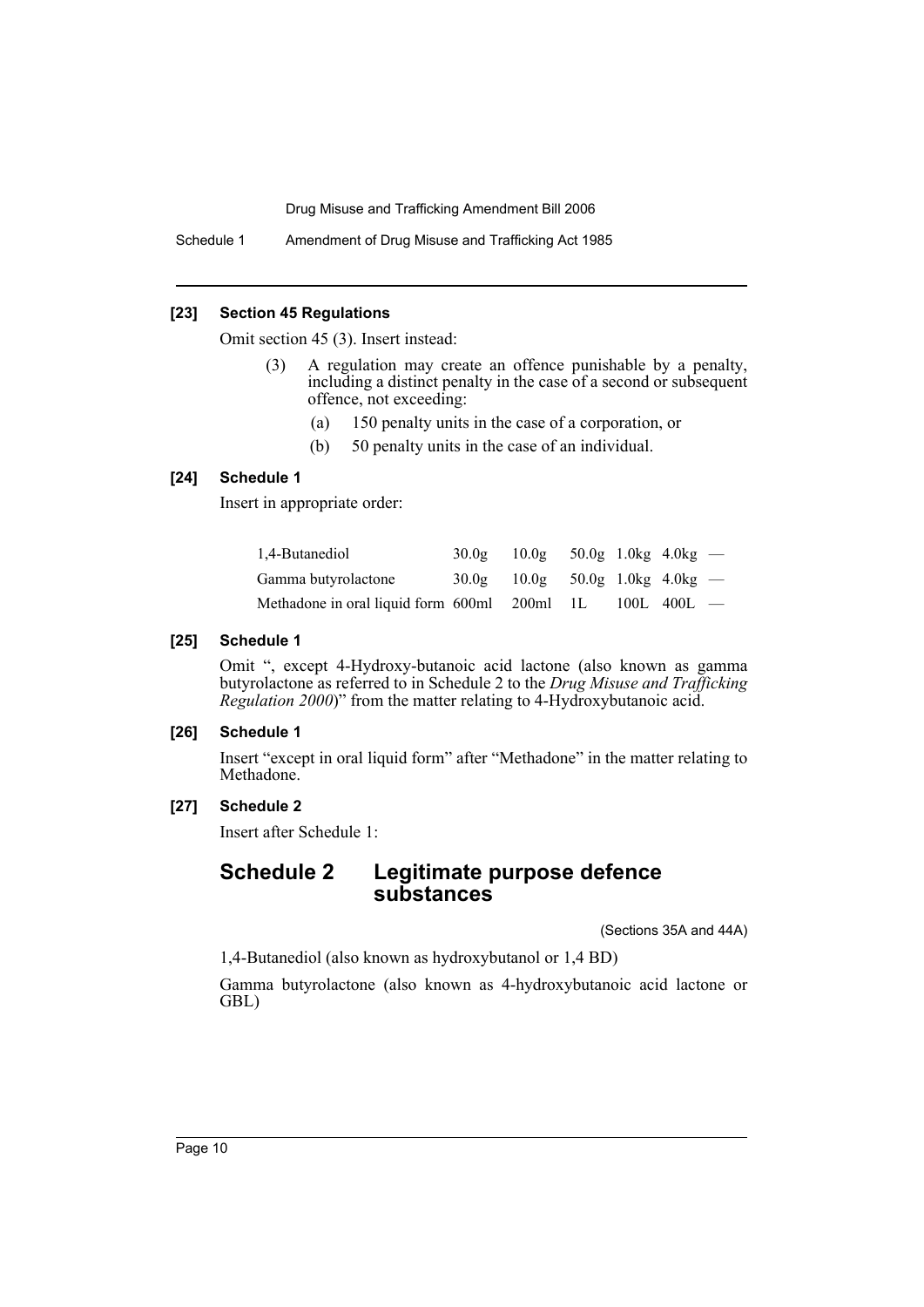Amendment of other legislation Schedule 2

# <span id="page-11-0"></span>**Schedule 2 Amendment of other legislation**

(Section 4)

# **2.1 Young Offenders Act 1997 No 54**

#### **[1] Section 8 Offences covered by Act**

Omit section 8 (2) (e1). Insert instead:

(e1) the offence is an offence under Division 1 of Part 2 of the *Drug Misuse and Trafficking Act 1985* other than an offence to which subsection  $(2A)$  applies, or

# **[2] Section 8 (2A)**

Insert after section 8 (2):

- (2A) An offence under Division 1 of Part 2 of the *Drug Misuse and Trafficking Act 1985* is covered by this Act if in the opinion of the investigating official or prosecuting authority:
	- (a) in relation to an offence relating to a prohibited drug other than cannabis leaf within the meaning of the *Drug Misuse and Trafficking Act 1985*—the offence involves not more than the small quantity applicable to that drug under that Act, or
	- (b) in relation to an offence relating to cannabis leaf:
		- (i) the offence involves not more than half the small quantity of cannabis leaf within the meaning of the *Drug Misuse and Trafficking Act 1985*, or
		- (ii) there are exceptional circumstances in that:
			- (A) the offence involves more than half, but not more than the total, small quantity of cannabis leaf within the meaning of that Act, and
			- (B) it would be in the interests of rehabilitation, and appropriate in all the circumstances, to deal with the matter under this Act.